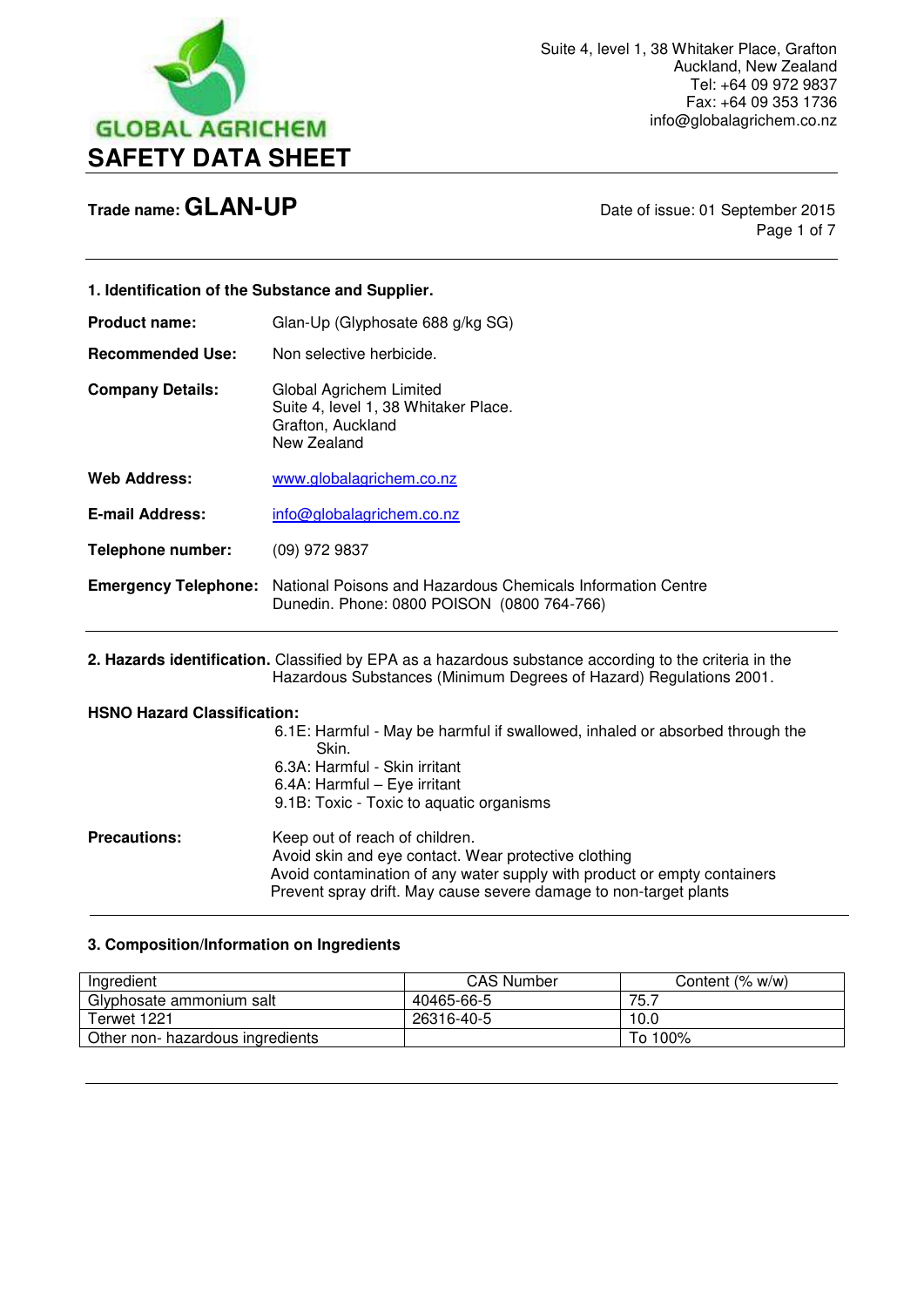

Page 2 of 7

#### **4. First aid measures**

| <b>First Aid:</b>            | For advice contact the National Poisons Centre 0800 POISON (0800 764 766) or a<br>doctor.                                                                                                             |
|------------------------------|-------------------------------------------------------------------------------------------------------------------------------------------------------------------------------------------------------|
| Inhalation:                  | Remove patient to fresh air. Lie patient down and keep warm and rested. Seek<br>medical advice if feeling unwell.                                                                                     |
| Ingestion:                   | Never give anything by mouth to an unconscious person. If swallowed do NOT<br>induce vomiting. Seek medical advice immediately.                                                                       |
| <b>Skin Contact:</b>         | Immediately flush body and clothes with large amounts of water. Remove<br>contaminated clothing and footwear. Wash affected areas with soap and water. Seek<br>medical advice if irritation persists. |
| Eye Contact:                 | Flush eyes with plenty of water for 15 minutes holding eyelids open if necessary.<br>Seek medical advice if irritation persists.                                                                      |
| <b>First Aid Facilities:</b> | Facilities storing or utilizing this material should be equipped with a safety shower<br>and eyewash facility.                                                                                        |
| <b>Advice to Doctor:</b>     | Treat symptomatically. No specific antidote.                                                                                                                                                          |

#### **5. Fire-fighting measures**

**Fire/Explosion hazard:** Non-flammable

**Suitable extinguishing media:** Water fog, foam, dry chemical or carbon dioxide. Avoid water jet.

**Hazards from combustion:** This product, or spray solutions of this product, react with galvanised steel or unlined steel (except stainless steel) containers and tanks to produce hydrogen gas which may form a highly flammable or explosive gas mixture. If involved in a major fire, oxides of nitrogen or phosphorus may evolve.

**Special protective equipment for fire fighters:** Wear full protective clothing and self-contained breathing apparatus.

**Special fire-fighting methods:** Keep upwind. Do not allow run-off from firefighting to enter sewage, effluent systems, drains or water courses.

**Hazchem Code:** 2X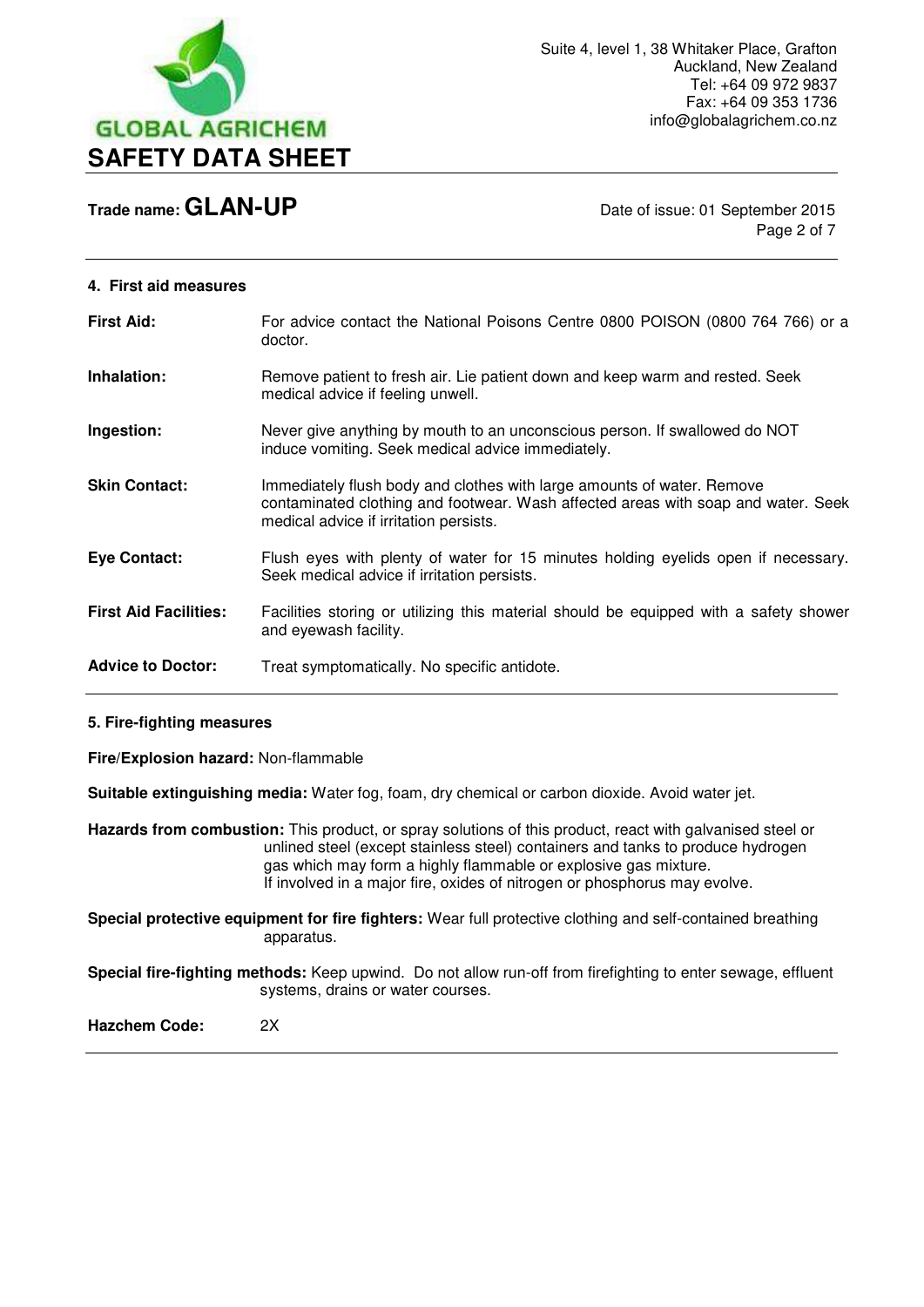

Page 3 of 7

#### **6. Accidental release measures**

| <b>Spills and Disposal:</b> | Floors may be slippery when wet. Exclude non-essential people from the area.<br>Wear protective clothing.<br>Contain the spill and sweep up solids without generating dust (use water to<br>dampen). Contain and absorb liquid spills with absorbent material (e.g. sand, soil<br>or absorbent granules) and place in waste containers.<br>If spill does enter waterways, contact the local authority.<br>Collect the absorbed spill in an appropriate sealable container for disposal in an<br>approved landfill. Decontaminate the spill area with detergent and water. Absorb<br>with inert material and dispose of waste safely in an approved landfill. |
|-----------------------------|--------------------------------------------------------------------------------------------------------------------------------------------------------------------------------------------------------------------------------------------------------------------------------------------------------------------------------------------------------------------------------------------------------------------------------------------------------------------------------------------------------------------------------------------------------------------------------------------------------------------------------------------------------------|
| <b>Personal Protection:</b> | Ensure suitable personal protection (PPE). Wear eye protection, chemically<br>resistant gloves boots and overalls.                                                                                                                                                                                                                                                                                                                                                                                                                                                                                                                                           |
|                             | <b>Environmental precautions:</b> Prevent washings from entering surface water drains or waterways. This<br>product is a herbicide. Spills can damage crops, pastures and desirable vegetation.                                                                                                                                                                                                                                                                                                                                                                                                                                                              |

#### **7. Handling and storage**

#### **Precautions for safe handling:**

Avoid skin and eye contact and inhalation of spray mist

 Approved handler: This product must be under the control of an approved handler when applied directly into or onto water.

This product should only be mixed, contained in or sprayed by equipment made from stainless steel, fibreglass, plastic, aluminium, brass or copper. A highly flammable gas (hydrogen) may be formed from the contact of this product with galvanised or unlined steel.

All spray equipment, including pumps, spray tanks, lines, nozzles and landing gear (aircraft) should be thoroughly washed with water after each day of spraying. Beware: This product is a spray drift hazard. Apply carefully as spray drift may cause serious damage to other desirable plants.

# **Conditions for Safe Storage:**

Keep out of reach of children.

 Store in the original container tightly closed in a locked dry cool area away from foodstuffs.

 Storage must be in accordance with the current version of NZS 8409 Management of Agrichemicals.

Emergency information is required for 5 kg or more of Glan-Up.

 Stores containing 1000 kg or more of Glan-Up require signage, secondary containment and emergency response plans.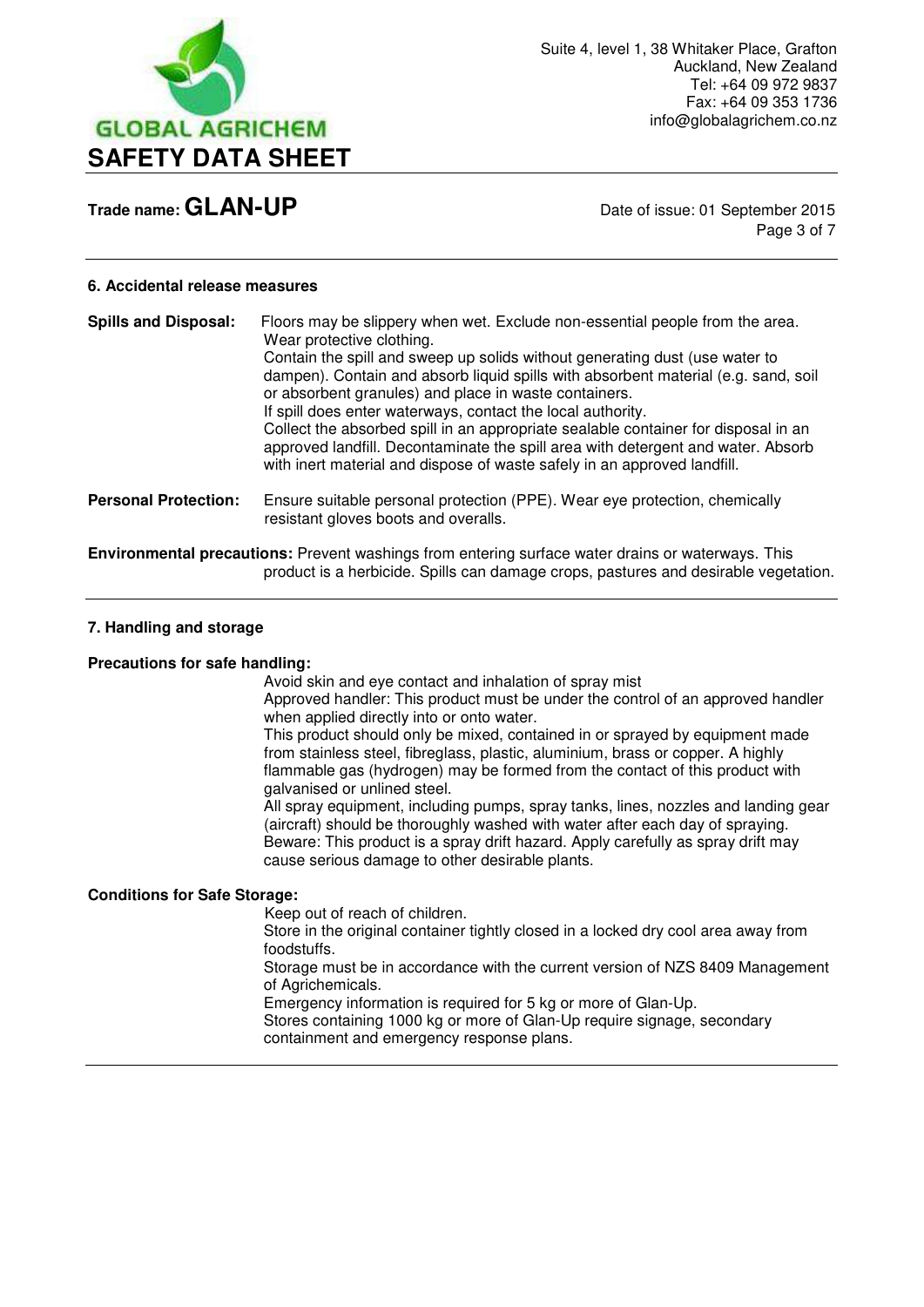

Page 4 of 7

#### **8. Exposure controls/personal protection**

**Occupational exposure limit values:** No EELs, TELs or WES have been set for this product.

| <b>Engineering controls:</b> No special requirements. Product is used outdoors. Handle in well ventilated |
|-----------------------------------------------------------------------------------------------------------|
| areas. Generally, natural ventilation is adequate.                                                        |

**Personal Protective Equipment:** When opening the container, preparing the spray or applying the product, wear safety goggles, impervious gloves, cotton overalls (worn outside rubber boots) and where exposed to spray mist, a respirator (organic vapour and particulate matter).

**Hygiene Measures:** Do not eat, drink or smoke while using the product. Remove protective clothing and wash hands and face thoroughly before meals and after work. Wash protective clothing daily after work.

#### **9. Physical and chemical properties**

| Appearance:              | Liquid                       |
|--------------------------|------------------------------|
| <b>Colour:</b>           | Clear amber                  |
| Odour:                   | Slight amine odour           |
| <b>Boiling point:</b>    | Approximately 100°C @ 100kPa |
| Flash point:             | Not flammable                |
| <b>Specific Gravity:</b> | 1.21                         |
| pH:                      | $4.5 - 5.5$                  |
| Water solubility:        | Soluble                      |
|                          |                              |

#### **10. Stability and reactivity**

**Chemical Stability:** Stable under normal conditions of handling and storage.

**Incompatible materials:** Do not mix with strong acids and strong alkalis. Do not place in unlined steel or galvanised equipment.

**Possibility of hazardous reactions:** Products arising from combustion, reaction or thermal decomposition may be toxic, corrosive or flammable.

**Decomposition:** Will not occur under normal conditions.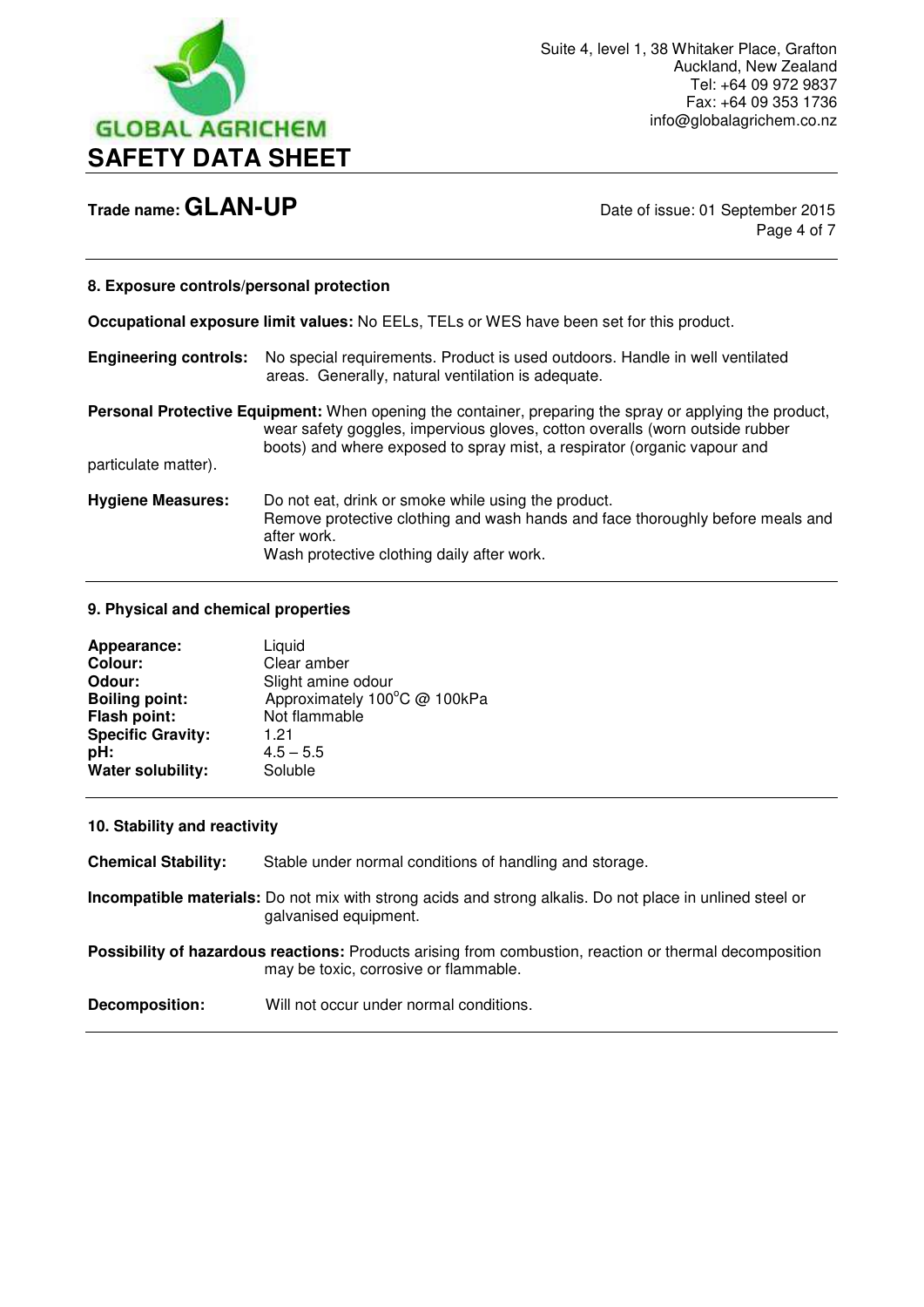

Page 5 of 7

# **11. Toxicological information**

| <b>Acute Toxicity:</b> | Toxicology data has not been determined specifically for this product formulation<br>Data given below is for the active ingredient glyphosate ammonium.<br>Acute oral $LD_{50}$ (rat): 4613 mg/kg<br>Acute percutaneous $LD_{50}$ (rabbits): > 5000 mg/kg<br>Inhalation $LC_{50}$ for rats (whole body): > 1.9 mg/litre of air |
|------------------------|--------------------------------------------------------------------------------------------------------------------------------------------------------------------------------------------------------------------------------------------------------------------------------------------------------------------------------|
| Ingestion:             | Burning sensation in throat and chest, nausea, vomiting and diarrhoea.                                                                                                                                                                                                                                                         |
| Irritation:            | The formulated product is an eye and a skin irritant.                                                                                                                                                                                                                                                                          |
| Inhalation:            | Irritant. Avoid inhalation of spray mist while applying the product. May cause<br>irritation to mucous membranes and respiratory tract.                                                                                                                                                                                        |
| Sensitisation:         | Not a skin sentiser (guinea pig).                                                                                                                                                                                                                                                                                              |
| Carcinogenicity:       | Not carcinogenic.                                                                                                                                                                                                                                                                                                              |
| <b>Mutagenocity:</b>   | Not mutagenic.                                                                                                                                                                                                                                                                                                                 |
|                        | <b>Reproductive Effects:</b> No adverse effects on reproduction                                                                                                                                                                                                                                                                |
| Teratogenicity:        | Not teratogenic.                                                                                                                                                                                                                                                                                                               |

## **12. Ecological Information**

| <b>Ecotoxicity:</b>                      | Toxic to aquatic life with long lasting effects (9.1B). Avoid contamination of any water<br>supply with product or empty container.<br>Ecotoxicological data has not been determined specifically for this formulated<br>product. Data given below is for the active ingredient glyphosate.                                                                                                     |
|------------------------------------------|-------------------------------------------------------------------------------------------------------------------------------------------------------------------------------------------------------------------------------------------------------------------------------------------------------------------------------------------------------------------------------------------------|
| <b>Environmental Fate:</b>               | In soil (field) $DT_{50}$ 1-130 days depending on edaphic and climatic conditions.<br>In water the $DT_{50}$ varies from a few to 91 days.<br>Photodegradation in natural water occurs $DT_{50}$ 33-77 days.<br>No substantial photodegradation in soil was recorded over 31 days.<br>In a lab, whole system with water and sediment $DT_{50}$ 27-146 days (aerobic)<br>14-22 days (anaerobic). |
|                                          | <b>Acute Toxicity to Fish:</b> Rainbow trout $LC_{50}$ (96 hour): 86 mg/litre<br>Harlequin fish $LC_{50}$ (96 hour): 168 mg/litre<br>Bluegill sunfish $LC_{50}$ (96 hour): 120 mg/litre<br>Sheepshead minnow $LC_{50}$ (96 hour): > 1000 mg/litre                                                                                                                                               |
| <b>Acute Toxicity Aquatic Organisms:</b> | Daphnia $LC_{50}$ (48 hour): 780 mg/litre<br>Algae Selenastrum capricornutum EC <sub>50</sub> (72 hour): 485 mg/litre<br>Algae Navicula pelliculosa EC <sub>50</sub> (7 days): 42 mg/litre                                                                                                                                                                                                      |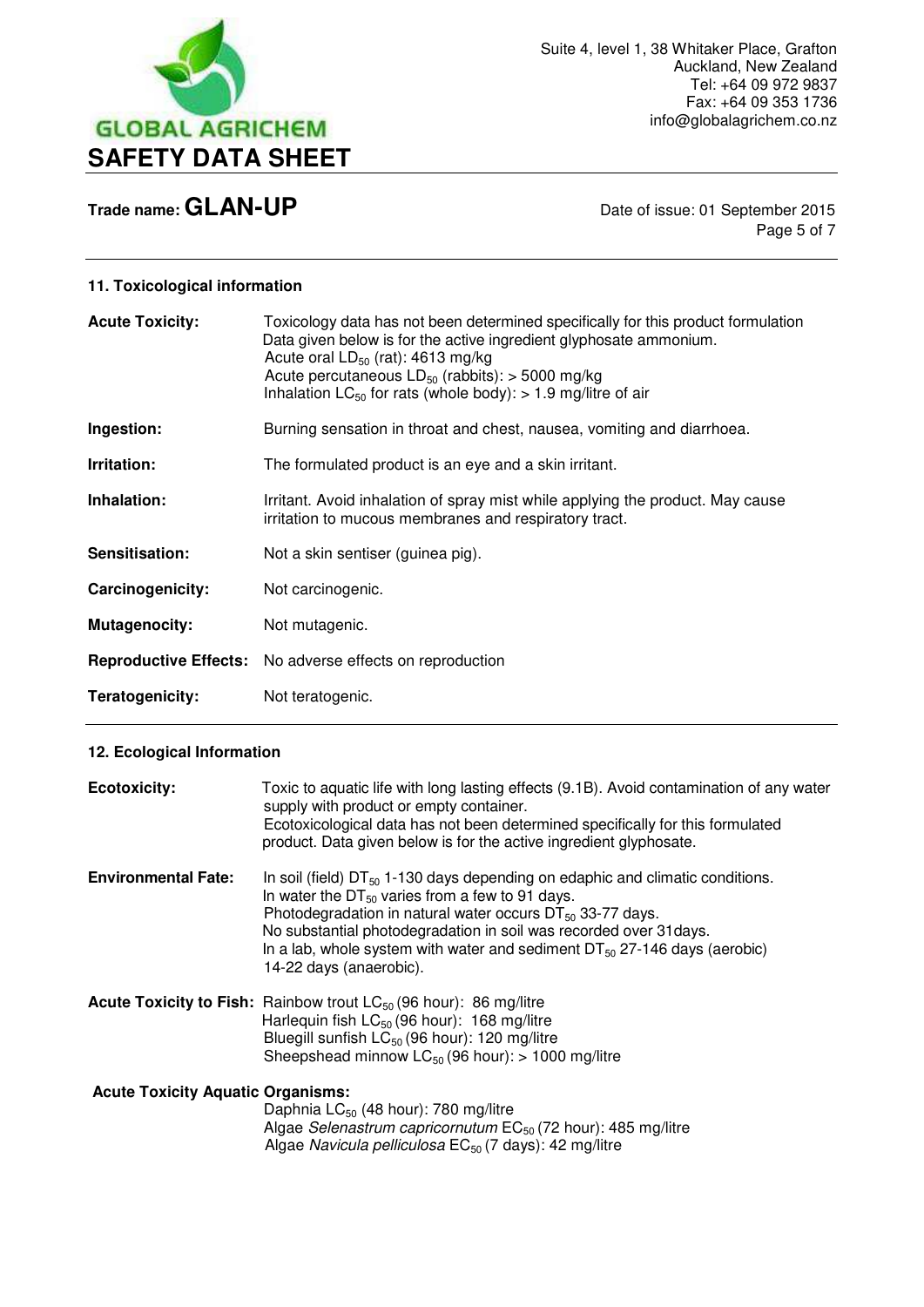

Page 6 of 7

## **Acute Toxicity Vertebrates (Birds):**

Acute oral  $LD_{50}$  Bobwhite quail:  $> 3851$  mg/kg Dietary  $LC_{50}$  for quail and ducks:  $> 4640$  mg/kg diet

## **Acute Toxicity to Terrestrial Invertebrates:**

Honey bee (48 h) oral  $LD_{50}$ : 100  $\mu$ g/bee Honey bee (48 h) contact  $LD_{50}$ : > 100 µg/bee

#### **13. Disposal considerations**

**Product disposal :** Dispose of this product only by using according to the label or at an approved landfill or other approved facility. **Container disposal :** Triple rinse the empty container adding the rinsate to the spray tank. Recycle if possible, otherwise crush and bury in an approved local authority facility. Avoid contamination of any water supply with product or empty container. Do not use container for any other purpose.

## **14. Transport regulations**

**Dangerous Goods:** Classified as dangerous goods for transport (9.1B) **Rail /Road /Sea:** UN Number: 3077 Class: 9 Packaging Group: III Proper Shipping Name: ENVIRONMENTALLY HAZARDOUS SUBSTANCE, SOLID, N.O.S. (Glyphosate ammonium 68%) Hazchem: 2X Do not carry this product on a passenger service vehicle. Segregation: Refer to the latest Land Transport Dangerous Goods Rule 45001 Sea transport may require additional segregation (Refer to NZS5433)

## **15. Regulatory information**

 HSNO Approval Number: HSR100994 HSNO Controls: Refer to [www.epa.govt.nz](http://www.epa.govt.nz/) . ACVM Approval: Registered pursuant to the ACVM Act 1997 No: P9173 ACVM Registration conditions: See: [www.foodsafety.govt.nz](http://www.foodsafety.govt.nz/) 

#### **16. Other information**

**Abbreviations:** ACVM: Agricultural Chemicals and Veterinary Medicines Group. EEL: Environmental Exposure Limit EPA: Environmental Protection Authority of New Zealand CAS Number: Chemical Abstracts Service Number